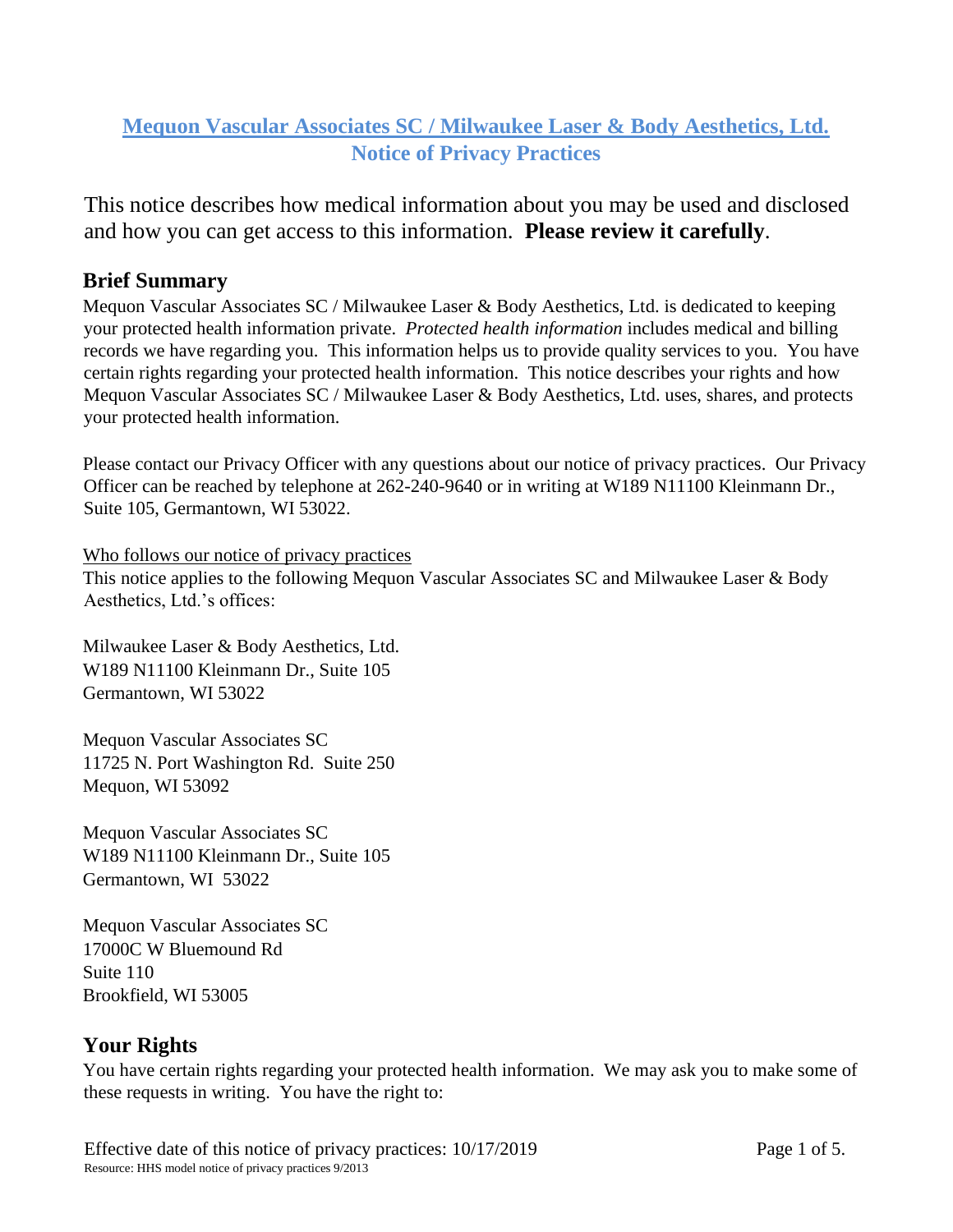#### See your protected health information

You can ask to:

- View your protected health information
- Get a copy of your protected health information on paper or in electronic form. We may charge a reasonable, cost-based fee.

Please make these requests in writing and provide them to our Privacy Officer. If we say "no" to your request we will explain why.

### Request us to change protected health information

You can ask us to change protected health information about you that you think is not correct or incomplete. Please make these requests in writing and provide them to our Privacy Officer. If we say "no" to your request we will explain why and ask you to contact us if you do not agree with us.

#### Request confidential communications

You can ask us to contact you in a specific way. For example, you can request we call you at your home or office telephone at certain times or to send mail to a different address. We may request that you make these requests in writing and provide them to our Privacy Officer. We will say "yes" to requests we can reasonably follow.

#### Ask us to limit the information we share with others about you

You can ask us not to use or share certain protected health information about you for treatment, payment, or our health care operations. If we say "no" to your request, we will explain the reason to you.

You can also request how we share your information with individuals involved in your care and payment of bills.

If you pay out-of-pocket in full or set up a payment plan before receiving a service or health care item from us, you can ask us not to share that protected health information with your health insurer / health plan for the purpose of payment or operations. We will say "yes" to this type of request unless a law requires us to share that information.

#### Get a list of those with whom we have shared your protected health information

You can ask us for a list (accounting) of when we disclosed your protected health information under certain situations for the last six years before the day of your request. We will include disclosures we have made unless it was for treatment, payment, and health care operations and certain other disclosures (such as any you asked us to make). We will provide you with one accounting a year for free. We will charge a reasonable, cost-based fee if you ask for another one within 12 months. Please make these requests in writing and provide them to our Privacy Officer.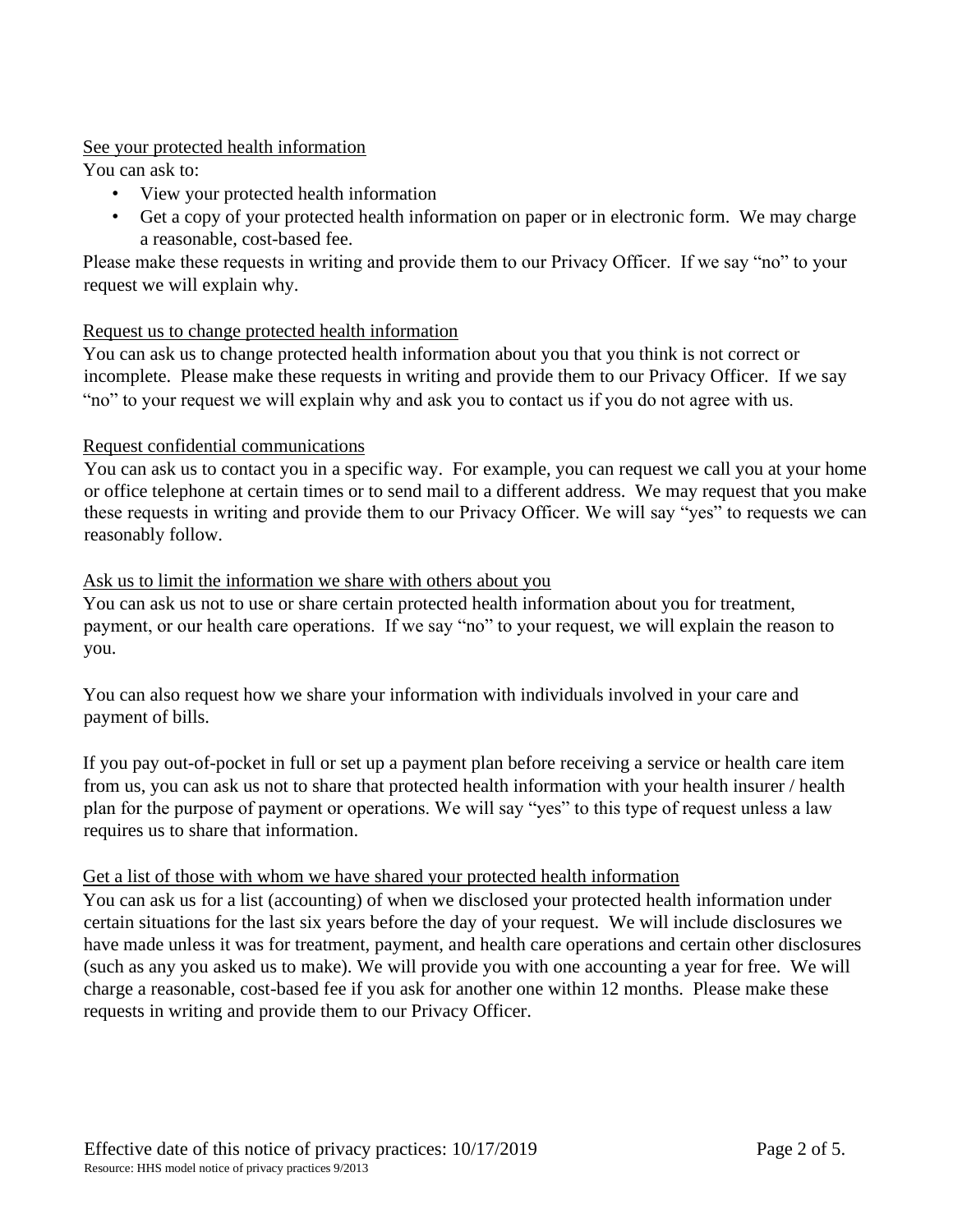### Get a copy of this notice of privacy practices at any time

You can ask for a paper copy of this notice at any time. If you would like, we will provide you with a paper copy, even if you agreed to receive the notice from us electronically. Please make this request with our Privacy Officer. Our most current notice is also always available on our websites:

- Mequon Vascular Associates SC website address: [https://www.mequonvein.com/newpatients/patient-forms/](https://www.mequonvein.com/new-patients/patient-forms/)
- Milwaukee Laser & Body Aesthetics, Ltd. website address: <https://mlandb.com/notice>[-of-privacy-practices/](https://milwaukeelaserandbody.com/notice-of-privacy-practices/)

#### File a complaint if you believe your privacy rights have not been followed

You can complain if you feel your privacy rights have not been followed (have been violated). Please contact our Privacy Officer at 262-240-9640 or in writing at W189 N11100 Kleinmann Dr., Suite 105, Germantown, WI 53022. You may also file a complaint with the Secretary of the U.S. Department of Health and Human Services Office for Civil Rights. We will not retaliate against you for filing a privacy rights complaint about us. We will not require you to waive the right to file a complaint as a condition of receiving treatment.

#### Choose someone to act for you

If someone is your legal guardian or legal representative, such as an activated power of attorney for health care, that person can exercise your rights and make choices about your protected health information. We will make sure the person has this authority and can act for you.

### **Our Uses and Disclosures**

For certain protected health information, you can tell us your choices about what we share If you have a clear preference for how we share your information in the situations described below, talk

to us. Tell us what you want us to do, and we will follow your instructions to the best of our abilities. In these cases, you have both the right and choice to tell us to:

- Share information with your family, close friends, and others involved in your care or payment for services
- Share information in a disaster relief situation to disaster relief agencies

If you are not able to tell us your preference, for example if you are unconscious, we may share your information if we believe it is in your best interest. We may also share your information when needed to lessen a serious and imminent threat to health or safety.

### How we typically use and disclose your protected health information

We can use and share your protected health information for the following reasons:

We can use your protected health information to treat you and share it with other professionals who are treating you. We may share your protected health information with physicians, nurses, lab and radiology technicians, and others involved in your care. *Example: A doctor treating you for an injury asks another doctor about your overall health condition*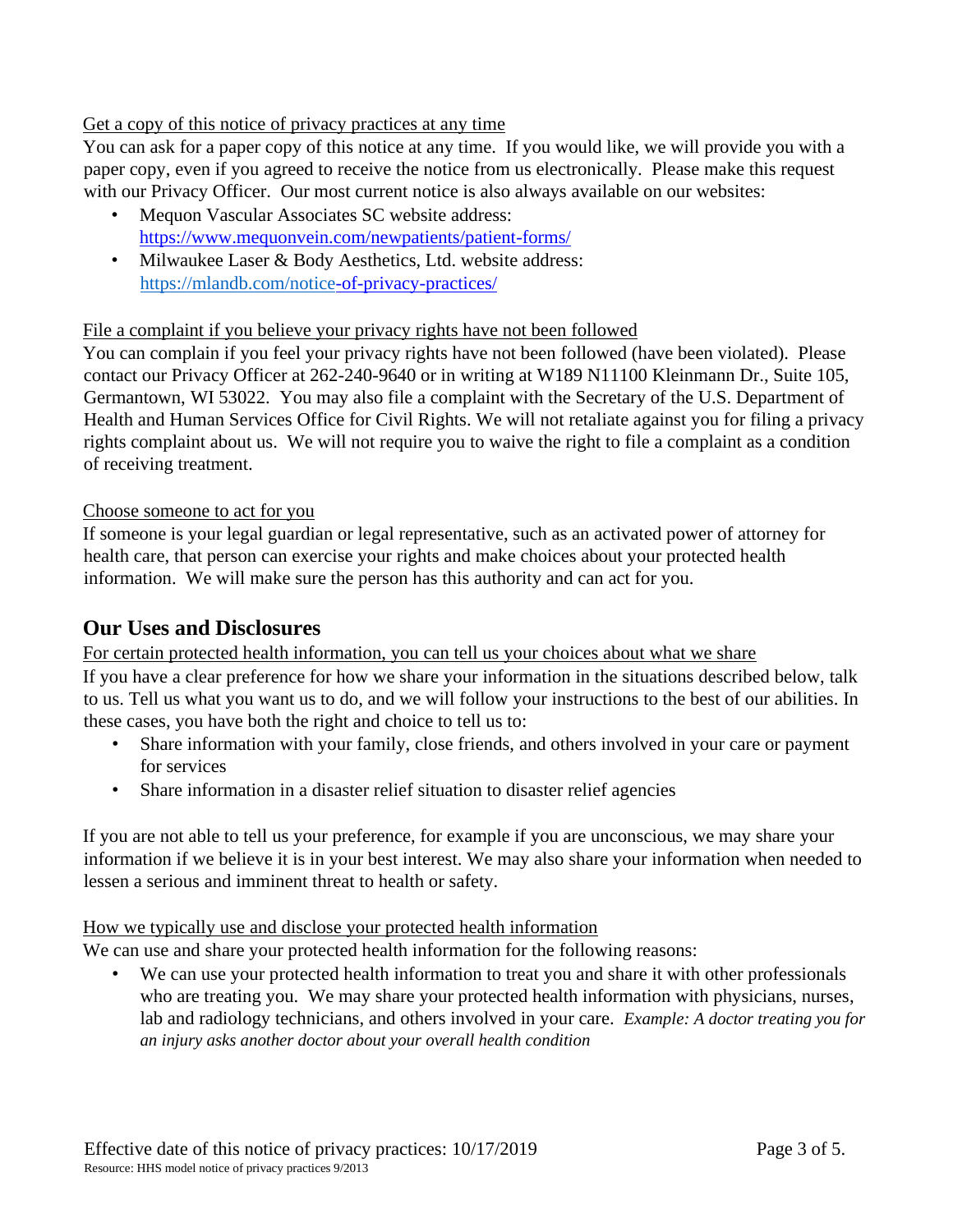- We can use and share your protected health information to run our organization, improve your care, and contact you when necessary. *Example: We use health information about you to manage your treatment and services*
- We can use and share your protected health information to bill and get payment from health plans or other parties responsible for payment. *Example: We give information about you to your health insurance plan so they will pay for your services*
- We may contact you by telephone, cell phone, patient portal (i.e. AdvancedPatient), email, or by mail to communicate with you about appointment reminders, test results, and treatment information

We will not share your protected health information unless you give us written permission for these reasons, unless allowed by law:

• Marketing purposes, except, for example, face-to-face conversations, to provide me with information about treatment alternatives, payment to us is of nominal value

We never sell personal information, unless allowed by law to do so without your authorization.

We will not contact you for fundraising purposes.

#### More reasons we can use and share your protected health information

We are allowed or required to share your protected health information in other ways. Usually these are ways that contribute to the public good, such as public health and medical research. We have to meet many conditions in the law before we can share your information for these purposes.

Here are a few more examples of when we may be able to use and share your protected health information without your knowledge or authorization:

- For preventing or reducing a serious threat to anyone's health or safety
- Helping with product recalls
- Reporting adverse reactions to medications
- With health oversight agencies for activities authorized by law, such as audits, inspections, and obtaining licenses
- Reporting disease or infection exposure
- With a coroner, medical examiner, or funeral director when an individual dies for purposes authorized by law, such as for determining the cause of death
- Reporting victims of abuse, neglect, or domestic violence
- For judicial and administrative proceedings such as in response to a court or administrative order
- For law enforcement purposes or with a law enforcement official, such as to identify or locate a suspect, fugitive, or missing person
- With correctional institutions for custodial purposes of inmates
- Reporting crime on our premises
- When required by law
- To comply with workers' compensation laws for work-related injuries or illness